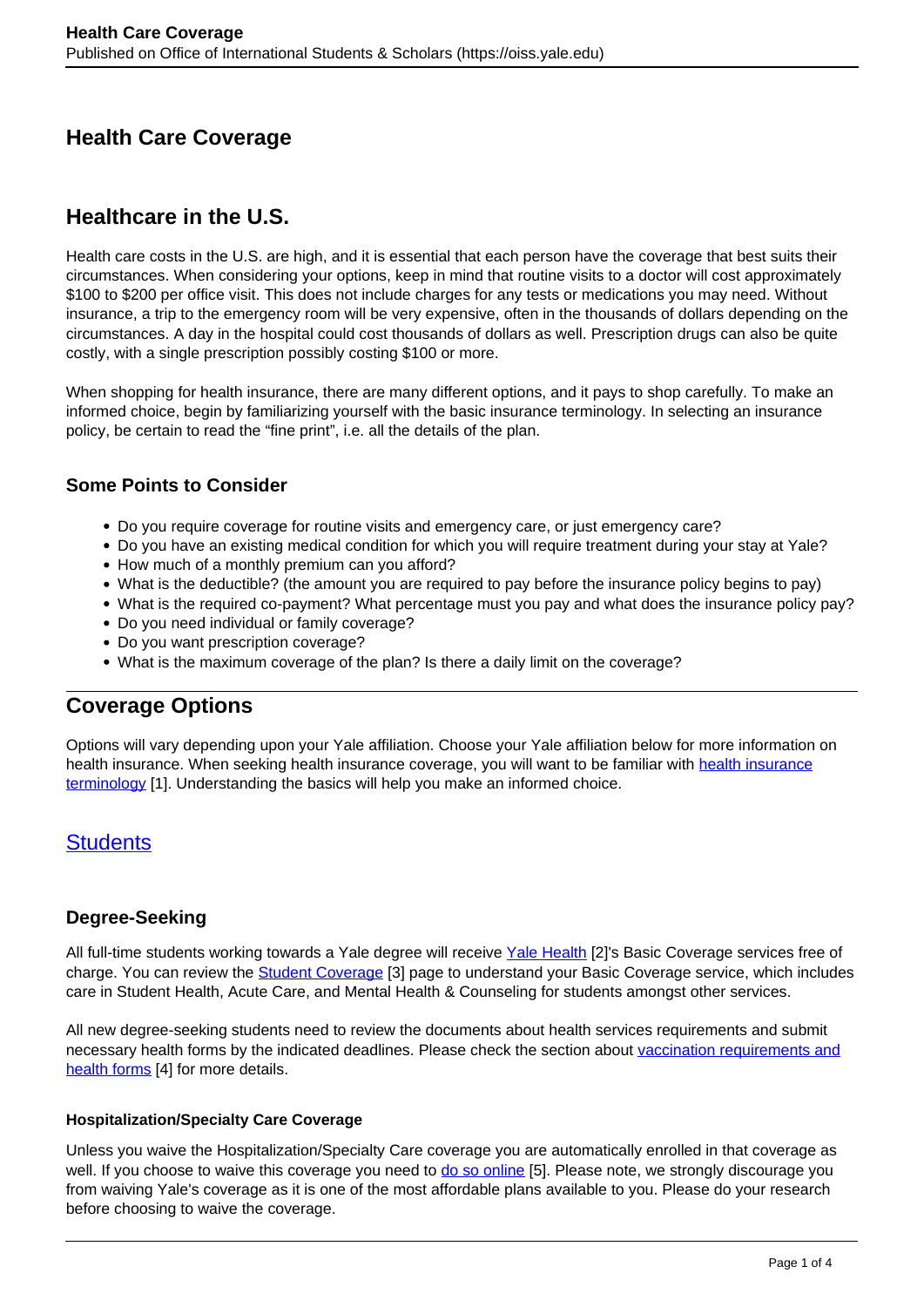#### **Dependents**

Students can enroll their dependents ( spouse or civil union partner and dependent children) for Yale Health Care by the enrollment deadline. Here is the enrollment form [6], and further details are in the Student Handbook [7].

Your dependents can also obtain hospitalization/specialty coverage from Yale Health. For details about services, coverage and costs, go to the Yale Health website [8] and look at the Student Handbook.

### **Non-degree (Visiting Associates in Research, Exchange Scholars, Student Intern, etc.)**

Non-degree students (including DSR, VAR, special students, student interns, etc.) are generally not eligible for the student rates at Yale Health. You may be eligible to purchase the Yale Health Billed Associates Plan, or may use Yale Health on a fee-for-service basis. Contact the Yale Health Member Services Department (member.services@yale.edu [9]) for eligibility guidelines and rates.

If you choose not to use the Yale Health plan, you are responsible for obtaining healthcare coverage for the duration of your stay at Yale. This plan may be from a provider in our home country or may be purchased from a private provider. If your family is with you in New Haven, each member must also have health insurance.

### **J-1 Exchange Visitors**

J exchange visitors, including J-2 spouses and dependent(s), are required to have a minimum amount of health insurance for the entire period of their stay in the U.S. Please see our Health Insurance Requirement Page [10] for more information

J exchange visitors may also be subject to the requirements of the Affordable Care Act. For more information on the Affordable Care Act, see these resources:

- U.S. Department of Health & Human Services [11]
- Impact of the ACA on International Visitors [12]

## **Scholars**

#### **Salaried Yale Appointments**

If you have a paid appointment at Yale (e.g. faculty, post-doc, or staff), you will be eligible for Yale Health [13] primary and hospitalization coverage, as will your dependent children and spouse (or civil union partner). Your host department will provide you with the details of obtaining Yale Health coverage or you can find this information at the Yale benefits website [14].

#### **Appointments that do not Confer University Benefits**

If you will not receive a salary or stipend from Yale, you may be eligible for Yale Health coverage through the more expensive Billed Associates Plan. Contact the Yale Health Member Services Department (member.services@yale.edu [9]) for eligibility guidelines and rates.

If you choose not to use the Yale Health plan, you are responsible for obtaining healthcare coverage for the duration of your stay at Yale. This plan may be from a provider in your home country or may be purchased from a private provider. If your family is with you in New Haven, each member must also have health insurance.

## **J-1 Exchange Visitors**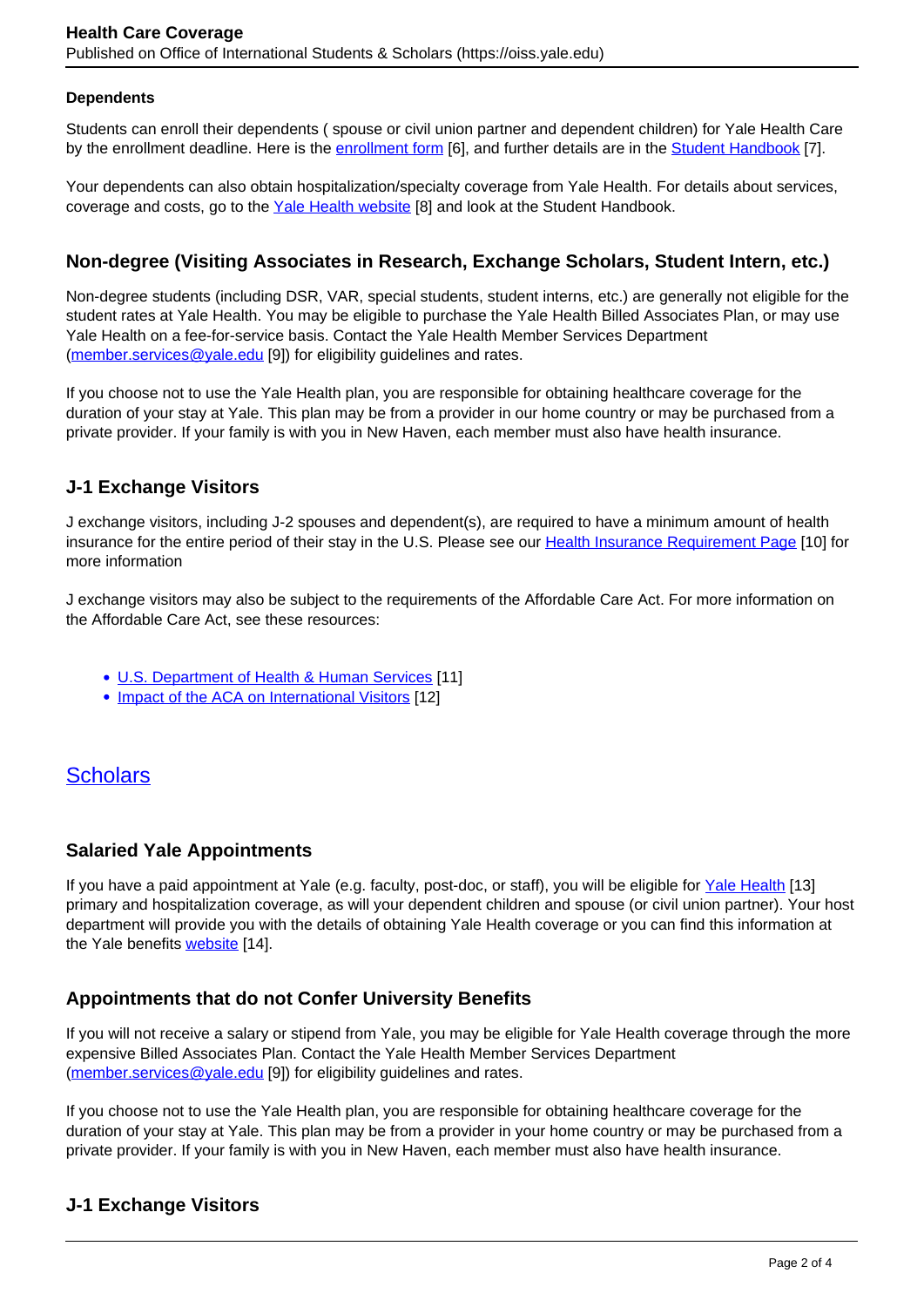J exchange visitors, including J-2 spouses and dependent(s), are required to have a minimum amount of health insurance for the entire period of their stay in the U.S. Please see our Health Insurance Requirement Page [15] for more information

J exchange visitors may also be subject to the requirements of the Affordable Care Act. For more information on the Affordable Care Act, see these resources:

- U.S. Department of Health & Human Services [11]
- Impact of the ACA on International Visitors [12]

Please note that J-1 scholars and J-1 students have different exempt periods.

## Spouses, Partners & Children

#### **Dependents**

When preparing your budget, health insurance costs for all dependents must be included. All J-2 dependents must carry minimum coverage as specified by immigration regulations. If Yale Health coverage is offered as a benefit of employment, then you will need to register your spouse or any dependents at the time of your own registration or within 30 days of any event of marriage or birth. If you are not covered by Yale Health, you will want to shop around for the coverage that best meets your needs as a family.

#### **Unmarried Partners**

Unmarried partners are not entitled to be listed as dependents on your Yale Health coverage. You must seek travel insurance coverage from an outside insurance agency.

# Short-Term Visitors

Anyone who comes to the U.S. for a brief visit will want to have accident insurance coverage that covers emergency care or hospitalizations. Be sure and arrange travel insurance before you depart for the U.S. that will be valid for your entire stay.

## **Alternative Healthcare**

**Alternative health care** or **alternative medicine** generally refers to therapies not typically employed within traditional western medical practice. There is a wide range of alternative practitioners in the New Haven area and includes licensed naturopaths, acupuncturists, chiropractors, and massage therapists. Some alternative health care may be covered by your private health insurance, and you should be in touch with your insurance company to check before you schedule a visit since policies vary widely about what is covered and what is not.

**Hub Page View:** 

**Source URL:** https://oiss.yale.edu/campus-community-life/for-students/health-wellness/health-care-coverage